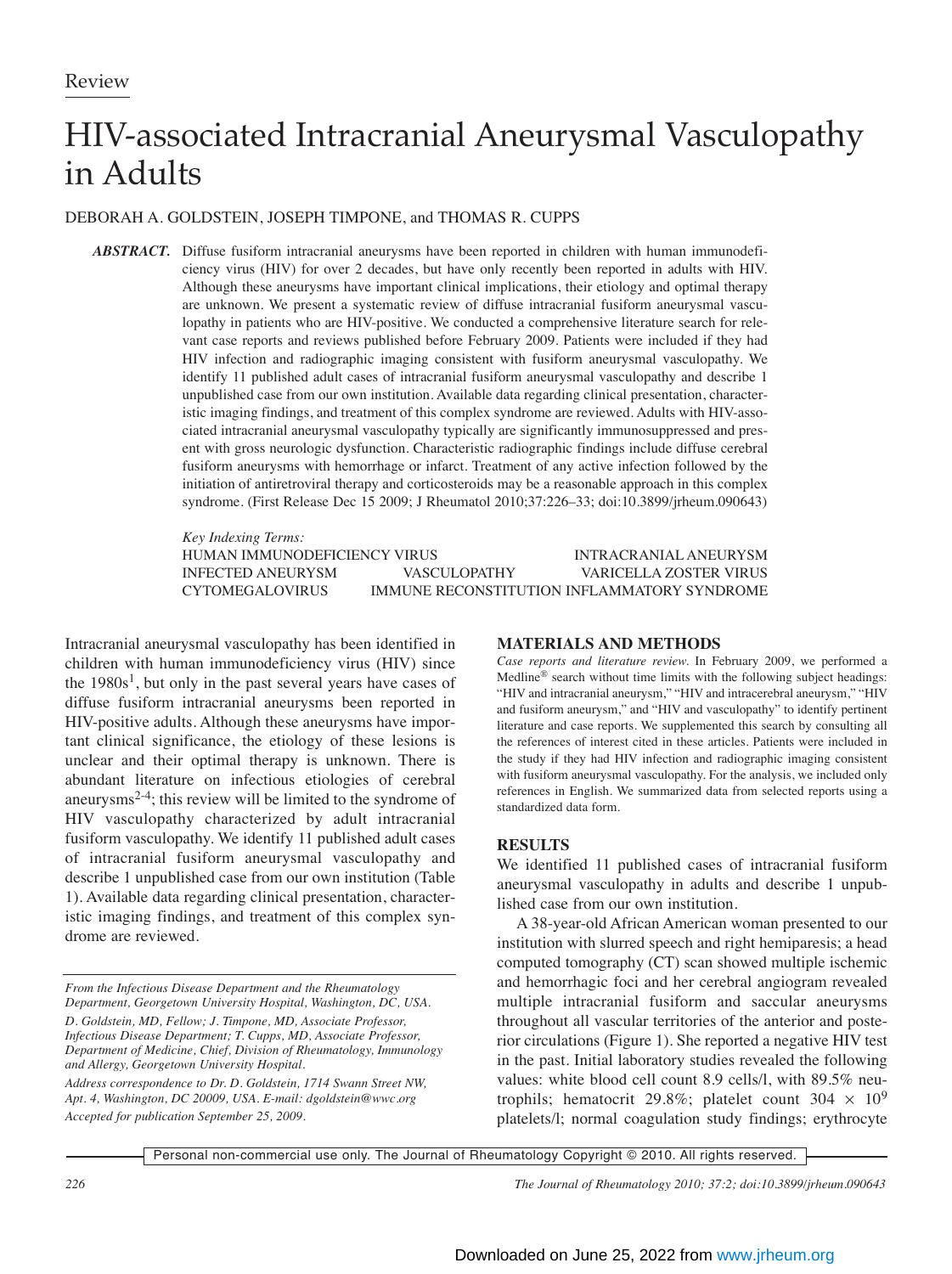| Study                  | Age $(yrs)$ ,<br><b>Sex</b> | CD4<br>(cells/mm <sup>3</sup> )<br>Viral Load<br>(copies/ml) | History                            | Presentation                                                  | Laboratory<br>Findings                                                                                                                                                                                                                                                                                                                                                                                          | Imaging                                                                                                                                                                                                                          | Therapy                                                        | Clinical Outcome                                                                                               |
|------------------------|-----------------------------|--------------------------------------------------------------|------------------------------------|---------------------------------------------------------------|-----------------------------------------------------------------------------------------------------------------------------------------------------------------------------------------------------------------------------------------------------------------------------------------------------------------------------------------------------------------------------------------------------------------|----------------------------------------------------------------------------------------------------------------------------------------------------------------------------------------------------------------------------------|----------------------------------------------------------------|----------------------------------------------------------------------------------------------------------------|
| Our Patient            | 38 F                        | CD4<br>< 1, viral load<br>79,074                             | None                               | Right hemiparesis                                             | See text                                                                                                                                                                                                                                                                                                                                                                                                        | Head CT: ischemia<br>of bilateral basal<br>ganglia, hemorrhage<br>of right frontal and<br>occipital lobes.<br>Angiogram: multiple<br>intracranial fusiform and<br>saccular aneurysms in<br>anterior and posterior<br>circulation | Steroids, started<br>ARV, anti-CMV<br>therapy for<br>retinitis | New hemorrhage<br>on day 39.<br>Followup angiogram<br>showed resolution.<br>No new events at<br>18 mo followup |
| Modi <sup>9</sup>      | 37 M                        | $CD4 = 164$                                                  | None                               | Severe cognitive<br>impairment                                | CSF: protein<br>$1.06$ g/l,<br>glucose 2.7<br>mmol/l, 3<br>neutrophils/ml,<br>41 lymphocytes/ml.<br>CSF India ink negative,<br>adenosine deaminase normal,<br>syphilis serology negative,                                                                                                                                                                                                                       | Angiogram:<br>fusiform aneurysmal<br>dilatation of<br>bilateral ACA and<br><b>MCA</b>                                                                                                                                            | Treated for<br>presumed TB<br>meningitis. No ARV               | Lost to followup                                                                                               |
|                        | 43 M                        | $CD4 = 172$                                                  | On therapy                         | Headache,                                                     | MTB culture negative                                                                                                                                                                                                                                                                                                                                                                                            | Head CT: SAH.                                                                                                                                                                                                                    | Unable to repair                                               | Died of renal                                                                                                  |
|                        |                             |                                                              | for pulmonary TB                   | meningismus,<br>confusion                                     |                                                                                                                                                                                                                                                                                                                                                                                                                 | Angiogram/surgery:<br><b>Bilateral MCA</b><br>fusiform aneurysms                                                                                                                                                                 | right MCA<br>aneurysm. No<br><b>ARV</b>                        | failure                                                                                                        |
|                        | 43 M                        | $CD4 = 17$                                                   | On therapy for<br>pulmonary TB     | Generalized<br>tonic-clonic<br>seizures                       | mmol/l, no cells.<br>CSF adenosine<br>deaminase normal.<br>Serum ESR 130<br>mm/h                                                                                                                                                                                                                                                                                                                                | CSF: protein 0.82 CT angiogram:<br>$g/l$ , glucose 2.0 multiple fusiform<br>intracranial<br>aneurysms.<br>+ aneurysmal<br>dilatation of<br>ascending aorta                                                                       | <b>Started ARV</b>                                             | Lost to followup                                                                                               |
| Hamilton <sup>12</sup> | 34 M                        | $CD4 = 66$ ,<br>viral load<br>"undetectable"                 | Endstage renal<br>disease          | Headache, fever<br>left hemiparesis                           |                                                                                                                                                                                                                                                                                                                                                                                                                 | Head CT: diffuse<br>SAH. CT angiography:<br>diffuse vasculopathy<br>of all major cerebral<br>vessels with multiple<br>fusiform and giant<br>saccular aneurysms                                                                   |                                                                | Unclear treatment Discharged after 7<br>days                                                                   |
| Ake <sup>11</sup>      |                             | $CD4 = 15$ ,<br>VL<br>191,429                                | <b>Recurrent VZV</b><br>infections | Cognitive and<br>language deficits cells/mm <sup>3</sup> (86% | neutrophil, 11%<br>lymphocyte, 1%<br>monocyte, $2\%$<br>eosinophils), RBC<br>glucose 24 mg/dl,<br>protein $< 2.0$ g/dl.<br>Negative CSF bacterial<br>culture, fungal culture, AFB<br>culture. Negative CSF DNA<br>PCR for CMV, Epstein-Barr<br>virus, human herpes virus-6<br>and -8, herpes simplex virus,<br>VZV. CSF HIV RNA <30<br>copies/ml. CSF VDRL and<br>cryptococcal antigen negative.<br>ESR 38 mm/h | CSF: WBC 44 Head CT: hemorrhage<br>in Sylvian fissure,<br>lateral ventricle;<br>SAH. Angiogram:<br>Diffuse fusiform<br>aneurysms and<br>$305,000$ cells/mm <sup>3</sup> , stenoses in anterior<br>and posterior<br>circulations  | Continued<br>noncompliance<br>with ARV                         | Fatal subarachnoid<br>hemorrhage 3<br>weeks after<br>presentation                                              |

*Table 1.* Characteristics of patients with fusiform intracranial vasculopathy and HIV infection.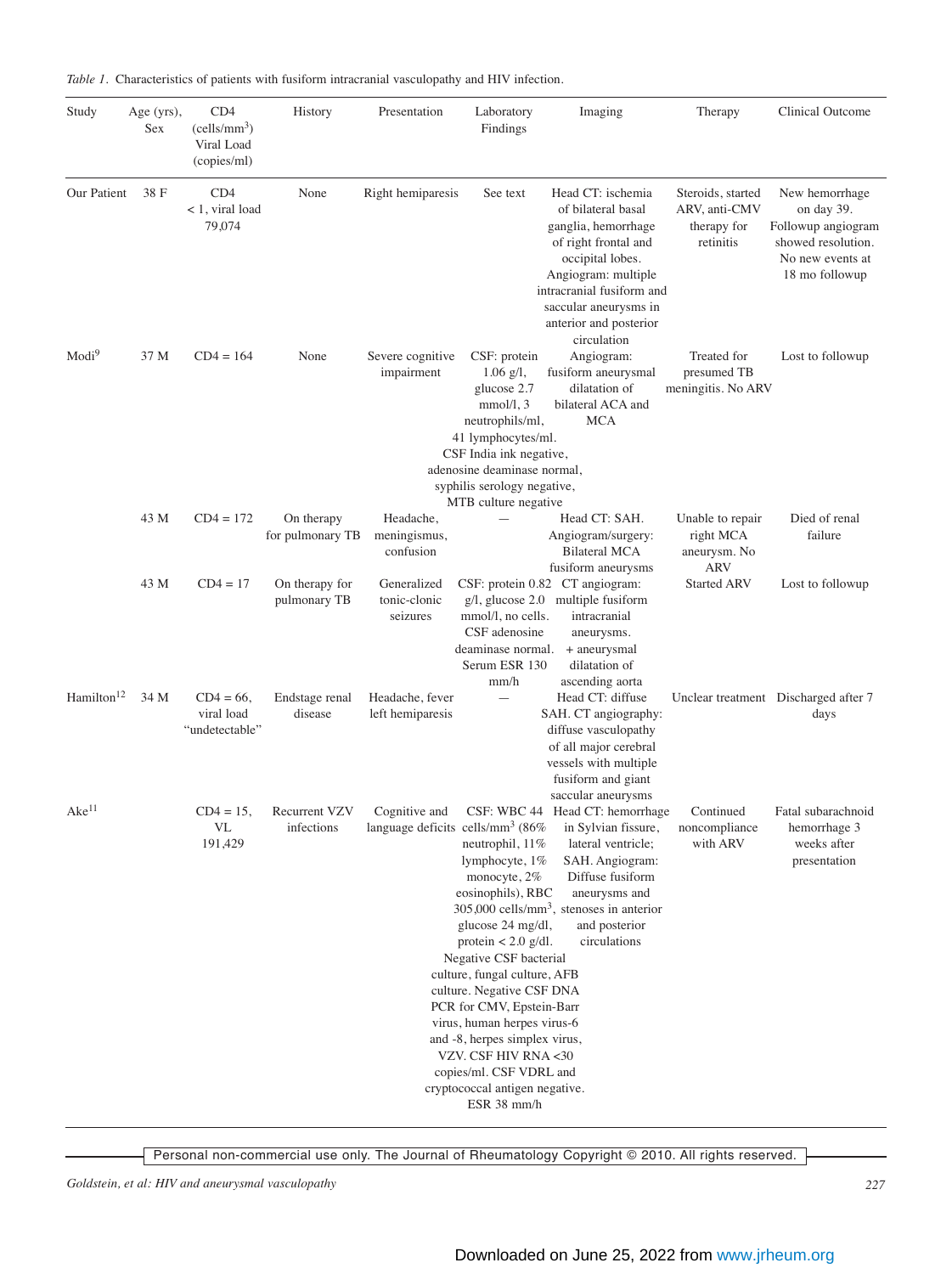| Study                         | Age (yrs),<br>Sex | CD4<br>(cells/mm <sup>3</sup> )<br>Viral Load<br>(copies/ml) | History                                                      | Presentation                                                     | Laboratory<br>Findings                                                                                                                                                                                                                                                             | Imaging                                                                                                                                                        | Therapy                                                                                                       | Clinical Outcome                                      |
|-------------------------------|-------------------|--------------------------------------------------------------|--------------------------------------------------------------|------------------------------------------------------------------|------------------------------------------------------------------------------------------------------------------------------------------------------------------------------------------------------------------------------------------------------------------------------------|----------------------------------------------------------------------------------------------------------------------------------------------------------------|---------------------------------------------------------------------------------------------------------------|-------------------------------------------------------|
| Tipping <sup>5</sup>          | 27 F              | $CD4 = 14$                                                   | None                                                         | Right hemiparesis                                                | CSF: 7<br>lymphocytes/mm <sup>3</sup><br>3 polymorphs/mm <sup>3</sup> ,<br>protein $1.0 \text{ g/l}$ ,<br>glucose 41 mg/dl.<br>Negative CSF<br>cryptococcal antigen,<br>rapid plasma reagin, and<br>cultures for bacteria,<br>fungi, and tuberculosis                              | CT: left basal<br>ganglia infarct<br>and fusiform<br>dilation of<br>L MCA, L ACA<br>and distal basilar<br>artery                                               |                                                                                                               | Died of pneumonia<br>25 days after<br>presentation    |
| Kossorotoff <sup>6</sup> 23 M |                   | $CD4 = 496$                                                  | 2 previous<br><b>MCA</b> strokes                             | Recurrent left<br>MCA stroke                                     | Alive at 9 yrs                                                                                                                                                                                                                                                                     |                                                                                                                                                                |                                                                                                               |                                                       |
|                               | 32                | $CD4 = 338$                                                  | Recurrent VZV<br>infections                                  | Chronic headache CSF: WBC 13/                                    | $mm3$ , protein<br>2.1 mmol/l. CSF PCR<br>VZV negative. Serologies medium and<br>positive for Epstein-Barr small cerebral<br>virus, human herpes<br>virus-8, and CMV                                                                                                               | medium-size arteries<br>MRI: R MCA infarct.<br>Angiogram: multiple Continued ARV<br>$1.09 \text{ g/dl}$ , glucose ectasia and focal<br>stenoses on<br>arteries | Aspirin.                                                                                                      | Alive at 1 year.<br>Followup MRA at<br>1 yr unchanged |
| O'Charoen <sup>7</sup>        | 36 M              | $CD4 = 43,$<br><b>VL</b><br>298,000                          | disease                                                      | Polycystic kidney Dysarthria, right-<br>side weakness            | CSF: WBC<br>$1/mm^3$ , RBC<br>$8/\text{mm}^3$ , protein 65<br>mg/dl, glucose 49<br>mg/dl. Negative<br>CSF India ink, bacterial dilation in<br>culture, VDRL,<br>cryptococcus agglutination, of bilateral<br>CMV DNA PCR,<br>VZV DNA PCR.<br>ESR $95$ mm/h,<br>mg/dl. CRP 8.2 mg/dl | MRI: L internal<br>capsule.lateral<br>thalamus infarct.<br>MRA: fusiform<br>aneurysmal<br>A2 segments<br>ACA,<br>MCA, postcerebral<br>and basilar arteries     | Did not receive                                                                                               |                                                       |
| Berkefeld <sup>8</sup>        | 37 M              |                                                              | MCA infarct<br>3 mo prior to<br>presentation                 | Progressive L<br>hemiparesis and<br>visual field<br>disturbances | CSF: $7 WBC/\mu 1$<br>protein 0.85<br>g/l. Microbiology<br>examinations of<br>CSF and serum<br>normal. ESR 65<br>mm/h, CRP 0.9<br>mg/dl                                                                                                                                            | MRA: RICA and<br>MCA showed<br>moderate arterial<br>dilation, thickening,<br>and contrast<br>enhancement of<br>walls. MRI: R MCA<br>infarct                    | Penicillin G,<br>corticosteroids<br>(dose not given),<br>azathioprine.<br><b>Started ARV</b>                  | Alive at 3 mo                                         |
|                               | 31 M              |                                                              | Serum VZV<br>antibody elevated,<br>serum VZV PCR<br>positive | aphasia, right<br>hemiparesis                                    | Recurrent TIA, CSF: WBC $9/\mu$ 1.<br>Serum VZV<br>antibody elevation<br>VZV PCR                                                                                                                                                                                                   | MRI: L MCA<br>infarcts. MCA<br>aneurysmal<br>and positive serum dilation, thickening,<br>and contrast<br>enhancement of<br>arterial wall                       | Improved with<br>acyclovir and<br>corticosteroids<br>(decortine 1000<br>mg for 4 days).<br><b>Started ARV</b> | Alive at 4 mo                                         |

Dash denotes information not given. CT: computed tomography; CMV: cytomegalovirus; CSF: cerebrospinal fluid; MCA: middle cerebral artery; ARV: antiretroviral; TB: tuberculosis; ESR: erythrocyte sedimentation rate; SAH: subarachnoid hemorrhage; PCR: polymerase chain reaction; HIV: human immunodeficiency virus; CRP: C-reactive protein; ACA: anterior cerebral artery; MRI: magnetic resonance imaging; MRA: magnetic resonance angiogram; WBC: white blood cells; RBC: red blood cells; ICA: internal carotid artery; VZV: varicella zoster virus; TIA: transient ischemic attack; MTB: mycobacterium tuberculosis.

Personal non-commercial use only. The Journal of Rheumatology Copyright © 2010. All rights reserved.

*228 The Journal of Rheumatology 2010; 37:2; doi:10.3899/jrheum.090643*

*Table 1.* Continued.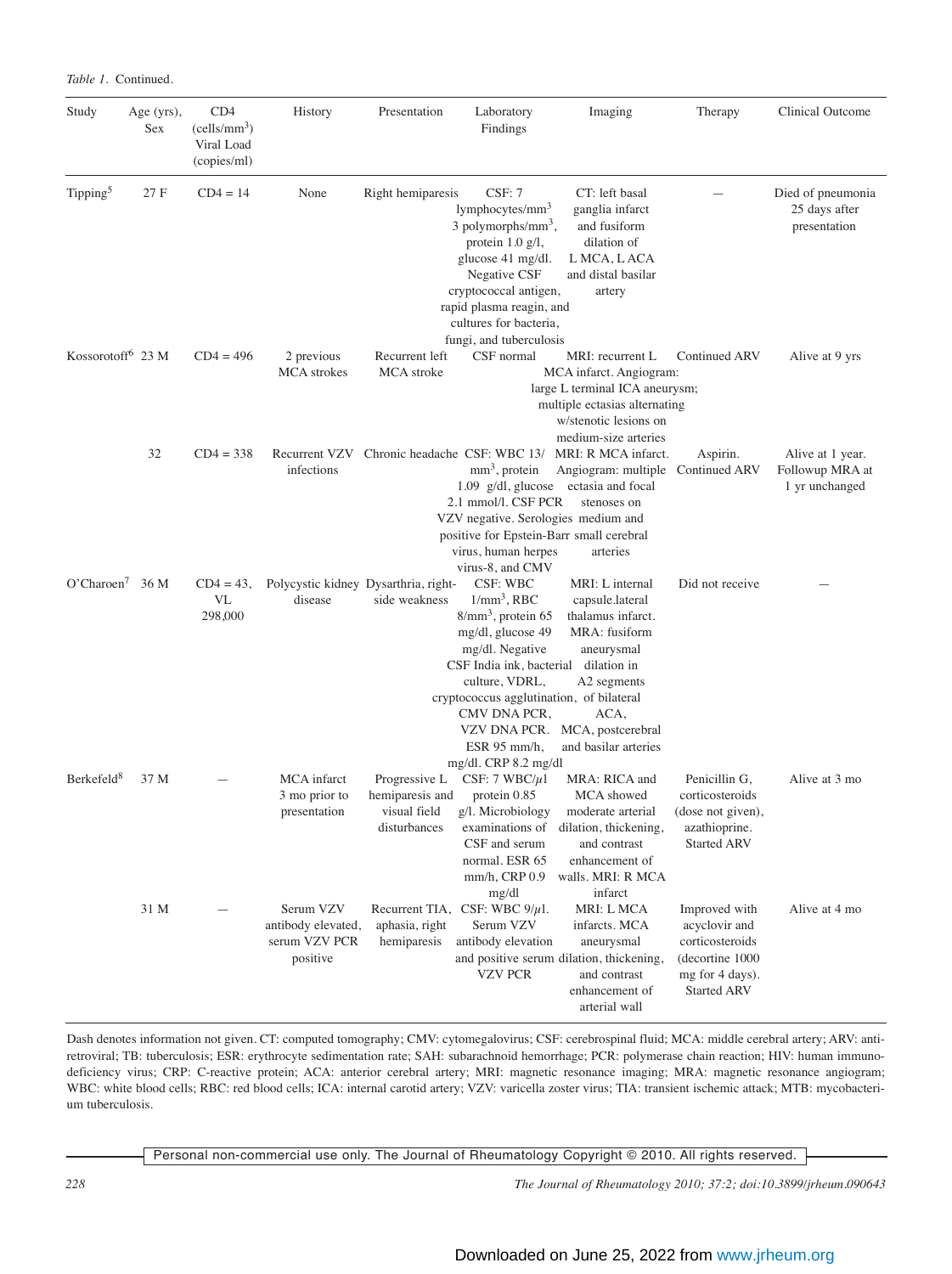sedimentation rate 95 mm/h, and C-reactive protein 3.5 mg/dl.

Surgical intervention was deferred because of the peripheral locations of her multiple aneurysms. She was prescribed empiric broad-spectrum antibiotics in case of mycotic aneurysms. Multiple blood cultures prior to the administration of antibiotics remained negative, and echocardiogram was negative for vegetations. She underwent lumbar puncture on hospital day 6: the cerebrospinal (CSF) fluid contained 0 leukocytes/ $\mu$ 1, 51 erythrocytes/ $\mu$ 1, protein 38 mg/dl, and glucose 56 mg/dl. CSF bacterial culture, oligoclonal bands, and cytology were all negative. Serum tests for syphilis, Lyme, Rickettsia, Bartonella, and cryptococcus were negative. Following lumbar puncture, she received intravenous dexamethasone 6 mg every 6 hours to treat possible autoimmune vasculitis. Her mental status improved significantly and she was transitioned to a prednisone taper.

The patient's HIV ELISA and confirmatory Western blot were subsequently positive, giving a new diagnosis of HIV with CD4 cell count  $< 1$  cells/mm<sup>3</sup>, CD4 cell percentage 1%, and HIV viral load 79,074 copies/ml. To evaluate additional infectious causes of central nervous system (CNS) vasculitis, she underwent repeat lumbar puncture on hospital day 15, with CSF revealing 0 leukocytes/ $\mu$ 1, 2 erythrocytes/ $\mu$ l, and protein 49 mg/dl. CSF testing for cytomegalovirus (CMV) polymerase chain reaction (PCR) and herpes simplex virus PCR was indeterminate as there were no white blood cells in the CSF for HLA testing. CSF testing for syphilis, cryptococcus, and bacterial and fungal cultures were negative. An extensive evaluation for underlying autoimmune etiologies was negative. Contrast CT of the chest, abdomen, and pelvis did not reveal vascular abnormalities. Abdominal arteriogram did not show aneurysms.

This patient had a lengthy hospital course complicated by *Pneumocystis jirovecii* pneumonia, CMV retinitis, and disseminated mycobacterium avium complex; she recovered from these opportunistic infections and began antiretrovirals (ARV) with emtricitabine/tenofovir and lopinavir-ritonavir. On hospital day 39, she suffered a new left basal ganglia hematoma with mass effect upon the left lateral ventricle, so her steroids were changed to intravenous methylprednisolone 20 mg every 12 hours. She was also given a prolonged course of valganciclovir for CMV retinitis. Repeat angiogram on hospital day 85 showed improvement in all areas (Figure 2), and she has continued receiving ARV and completed a 12-month prednisone taper. At the 18-month followup, she remains alive with no new neurologic events and a CD4 count of 216 cells/mm<sup>3</sup>, CD4 cell percentage 24%, and viral load 170 copies/ml.

The 12 adult patients we identified had a mean age of 34.1 years (range 23–43), male:female ratio 3:1, mean CD4 count 132.5 cells/mm<sup>3</sup> (range  $\lt$  1–496), and mean viral load 142,138 copies/ml (range from undetectable to 298,000;

Table 1). Clinical presentation in adults with HIV-associated intracranial aneurysmal vasculopathy includes altered mental status, cognitive impairment, acute hemiparesis, and dysarthria. Cerebral infarcts and hemorrhages are common in this syndrome. Six adults presented with isolated infarct<sup>5-8</sup>, 3 with subarachnoid hemorrhage, 1 with combined infarct and hemorrhage (our patient), and 2 with neither infarct nor hemorrhage<sup>9</sup>. Two cases were found to have contrast enhancement of arterial walls<sup>8</sup>. Cerebral angiography revealed multiple and often bilateral fusiform aneurysms, which are symmetrical spindle-shaped enlargements of the entire artery circumference<sup>10</sup>.

Clinical outcomes are fairly poor for this syndrome and longterm followup is often unavailable (Table 1). Three of 12 adult patients were taking ARV at the time of presentation of vasculopathy; 1 died shortly after presentation<sup>11</sup> and 2 survived (for 9 years and 1 year)6. Of note, the 2 survivors had preserved CD4 counts at presentation (496 and 338  $cells/mm^3$ , respectively)<sup>6</sup>. Four adults started ARV at presentation; 3 remain alive (at 18 months, 3 months, and 4 months)<sup>8</sup> and 1 was lost to followup<sup>9</sup>. Of the 5 adults who never started ARV therapy, 2 died<sup>9,5</sup>, 1 was discharged at 7 days with no longterm followup available<sup>12</sup>, and the remaining 2 were lost to followup or not reported<sup>7,9</sup>. Additional therapy for these patients included steroids, acyclovir, presumptive tuberculosis meningitis therapy, penicillin G, and azathioprine.

### **DISCUSSION**

Diffuse intracranial fusiform aneurysmal vasculopathy is a complex syndrome affecting young adults with significant immunocompromise from HIV disease, similar radiographic imaging findings, and similar clinical presentations. These patients tend to have CD4 counts below 200 and high HIV viral loads. Radiographic findings include characteristic diffuse fusiform aneurysms often with hemorrhage or infarct. Clinical presentations among adults include confusion, cognitive deficits, dysarthria, and hemiparesis. While adults present with significant neurologic impairment, several pediatric cases of HIV-associated intracranial vasculopathy were discovered on routine surveillance imaging in asymptomatic patients<sup>13</sup>. There is one pediatric report of cerebral vasculopathy as the presenting manifestation of undiagnosed  $HIV<sup>14</sup>$ ; our case is the third in the adult literature of intracranial fusiform aneurysmal vasculopathy presenting in a patient not previously known to be HIV-positive<sup>7,9</sup>. Based on these 4 cases, the presence of fusiform intracranial aneurysms in younger patients without typical atherosclerosis risk factors should prompt a search for underlying HIV infection.

Childhood HIV-associated intracranial fusiform aneurysmal vasculopathy has been reported in 1.6% of children with  $HIV<sup>13</sup>$ . There are over 32 case reports of HIV-positive children, mostly severely immunocompromised in the era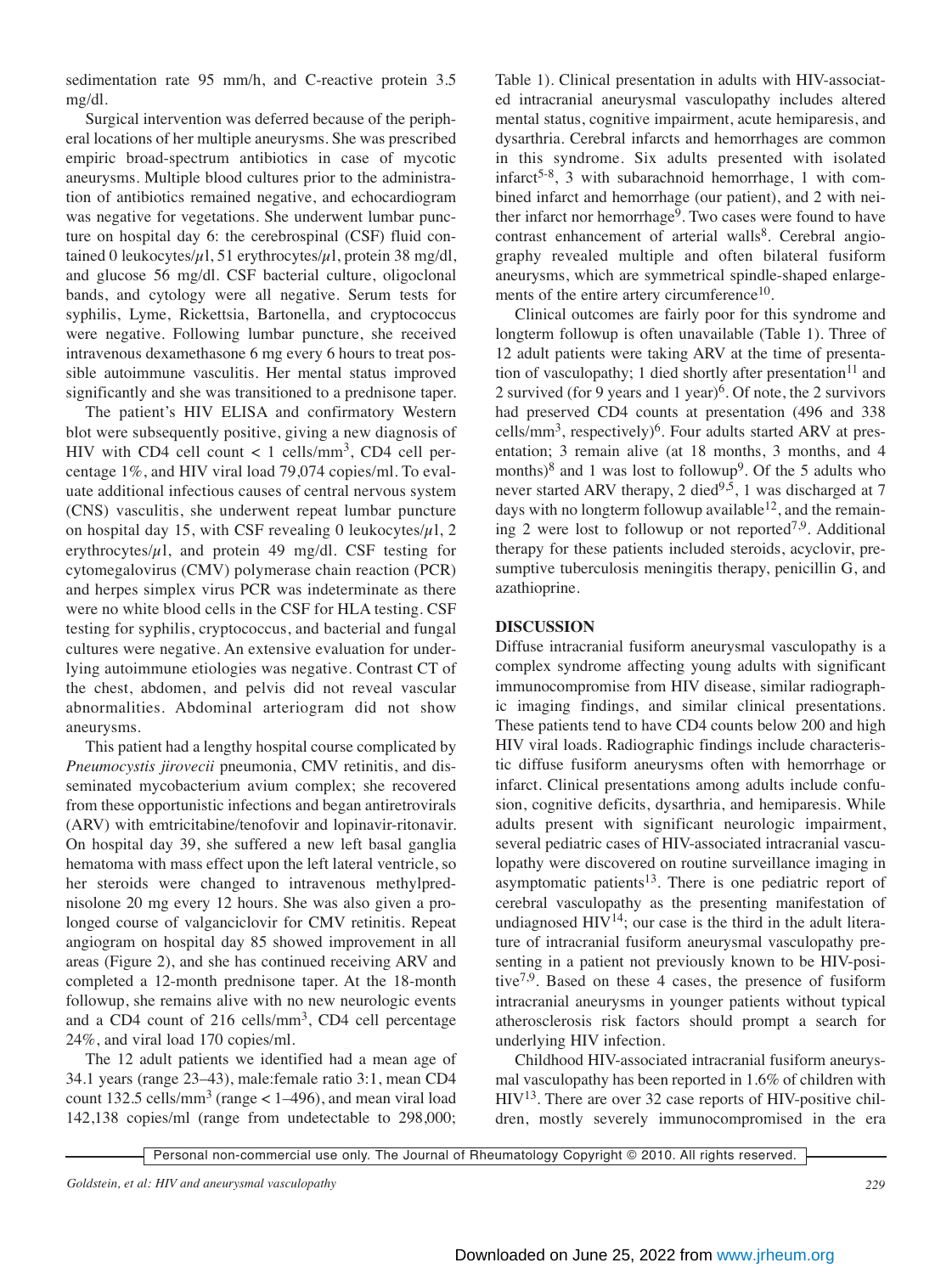

*Figure 1.* A lateral view of the internal carotid artery distribution from the initial cerebral angiogram shows vasculopathic changes. Black arrows indicate saccular aneurysms on branches of the anterior cerebral artery. White arrows indicate vasculopathic changes on another branch of the anterior cerebral artery. Black arrowheads indicate the pattern of vascular narrowing and fusiform aneurysms on a branch of the middle cerebral artery.



*Figure 2.* A lateral view of the internal carotid artery distribution from the followup cerebral angiogram done 91 days after the initial study shows marked improvement of the vasculopathic changes. White arrows indicate substantial improvement in the vasculopathic changes on a branch of the anterior cerebral artery compared to Figure 1. Black arrowheads indicate improvement of the vasculopathic changes in the branch of the middle cerebral artery compared to Figure 1.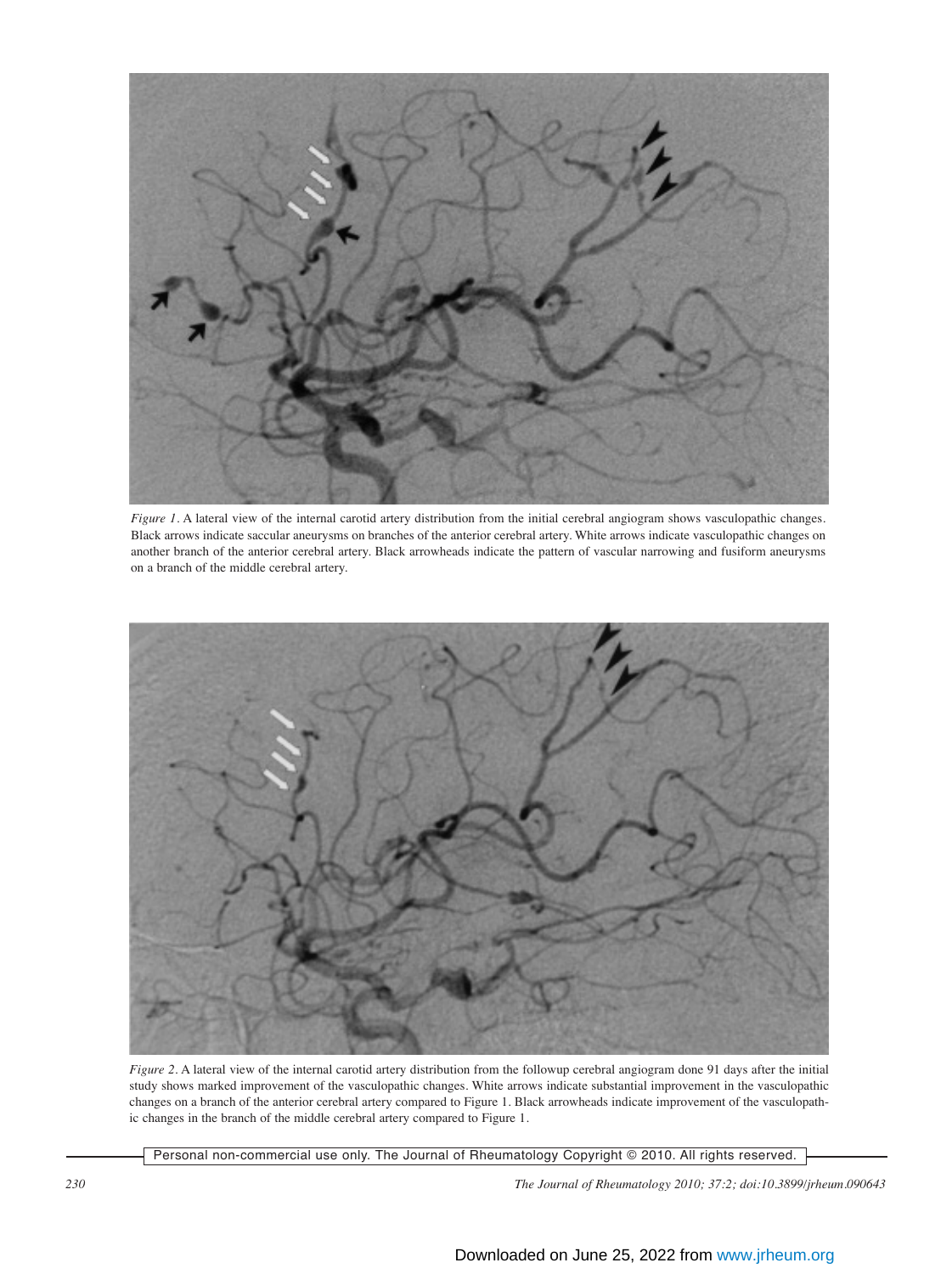before highly active antiretroviral therapy, with fusiform aneurysms on arteries of the circle of Willis resulting in ischemic and hemorrhagic strokes, and leading to death in 6 months<sup>5,15-18</sup>. Pediatric autopsies revealed aneurysmal dilatation confined to the large arteries of the circle of Willis, sparing the leptomeningeal and intraparenchymal arteries. Histopathologic specimens showed medial fibrosis with loss of the muscularis layer, disruption or destruction of the internal elastic lamina, and intimal thickening with sparse or absent vascular inflammation<sup>1,17</sup>. Only 1 of the 12 reported adult cases underwent autopsy<sup>5</sup>, showing fusiform dilation of left internal carotid artery and middle cerebral artery with luminal thrombosis, concentric intimal fibrosis, atrophic media, and elastic lamina thinning and fragmentation; these findings are consistent with pediatric reports.

The etiology of HIV-associated intracranial vasculopathy remains unclear. The HIV along with other pathogens may play a role but the exact mechanism of vessel damage remains undefined. Reported causes of infective intracerebral aneurysms in patients with HIV include salmonella, mycobacterium tuberculosis (MTB), meningovascular syphilis, CMV, and varicella zoster virus (VZV), among others19,20. However, in many reported cases an infective cause other than HIV is not found. Mycotic aneurysms from bacterial or fungal organisms are usually fusiform and located in distal arterial branches. In the antibiotic era, mycotic aneurysms are typically due to hematogenous seeding of previously damaged arteriosclerotic vessels. Multiple blood cultures and echocardiographic assessment are needed to rule out bacteremia and infective endocarditis.

Others have suggested a role for MTB or atypical mycobacterial infection in causing these intracranial aneurysms, because mycobacteria are a known cause of infective vasculitides in patients with HIV, and several pediatric cases had concurrent mycobacterial infection<sup>1,21</sup>. Intracranial tuberculous aneurysm rupture has been described in a single case report of a patient with tubercular meningitis<sup>22</sup>. Of the 12 adult cases of diffuse cerebral vasculopathy reviewed here, 2 were on therapy for pulmonary TB at the time of presentation<sup>9</sup>; 5 patients had CSF examined for acid-fast bacillus or adenosine deaminase, and all were negative<sup>5,7,9,11</sup>, although 1 was still subsequently treated for presumed tubercular meningitis<sup>9</sup>; and only our patient had atypical mycobacterial infection near the time of presentation.

The most common form of syphilitic vasculitis is Heubner's arteritis, endarteritis obliterans affecting large and medium-size arteries in the circle of Willis, characterized by fibrous and inflammatory changes in the adventitia, along with thinning of the media and fibroblastic proliferation of the intima. Meningovascular syphilis is now mainly seen in patients with HIV who are untreated or inadequately treated with penicillin<sup>23</sup>; these patients have faster disease progression and worse outcomes than their HIV-negative

counterparts. Single saccular intracranial aneurysms have been reported in patients with meningovascular syphilis, but diffuse intracranial aneurysms have not been described<sup>3</sup>.

In patients with acquired immunodeficiency syndrome (AIDS), CMV vasculitis of the CNS has been documented in  $2\%$ –13% of autopsy specimens<sup>24</sup>. Vasculitis may involve meningeal vessels as well as extradural vessels of the brain and spinal cord. Koeppen, *et al* described a man who developed blindness, deafness, and paraplegia after intrathecal methotrexate for presumed CNS lymphoma<sup>25</sup>. Autopsy revealed chorioretinitis, arteritis of the ophthalmic artery with infarcted optic nerve, occlusive arteritis with multiple infarcts of the brain and spinal cord, and small and medium vessel vasculitis in the brain and thoracic cord. Electron microscopy of the brain and retina revealed abundant intranuclear inclusion bodies compatible with CMV. Single or multiple intracranial aneurysms, however, have not been reported in CMV infection.

Productive VZV infection of cerebral arteries is another possible cause of cerebral fusiform vasculopathy in patients with HIV. VZV infects large and small cerebral arteries, causing aneurysms and necrotizing angiitis<sup>26</sup>. Pathology of affected larger cerebral arteries has revealed necrotizing arteritis or intimal proliferation occluding the lumina with stenosis or thrombosis, often with positive VZV immunostaining $27$ .

Unifocal, large-vessel infarction from VZV occurs in elderly, immunocompetent persons with recent zoster, and is likely due to transaxonal migration of VZV from trigeminal nerve afferent fibers to vessels of the anterior cerebral circulation28. Multifocal VZV vasculopathy affects branches of large or small cerebral arteries in immunocompromised patients. Saraya, *et al* described an HIV-positive adult with multiple intracranial aneurysms along smaller peripheral arteries, suggesting viral spread via cerebral arteries, not the trigeminal nerve<sup>29</sup>.

Nagel, *et al* described 30 patients with VZV CNS vasculopathy, 5 of whom were HIV-positive and 37% of whom lacked a history of varicella zoster infection or  $\text{rash}^{30}$ . The absence of CSF pleocytosis was noted in 33% of patients. Anti-VZV IgG antibody in the CSF was a more sensitive marker of cerebral VZV infection than CSF VZV DNA  $(93\% \text{ vs } 30\%)^{30}$ . Others have also shown that a reduced ratio of the concentration of anti-VZV IgG in serum to that in CSF as compared with the ratios of total IgG and albumin supports the diagnosis of active VZV CNS infection<sup>26</sup>.

Several cases of CNS vasculopathy in HIV-infected children cite VZV as a possible causative agent. Fulmer, *et al* report a child with AIDS and fusiform dilatation of the anterior and posterior cerebral arteries with positive immunohistochemical staining against VZV of the dilated  $vessels<sup>14</sup>$ . In a series of 13 pediatric cases of cerebral aneurysmal arteriopathy, 4 had a history of VZV infection and 2 had elevated serum VZV antibody titers, but none had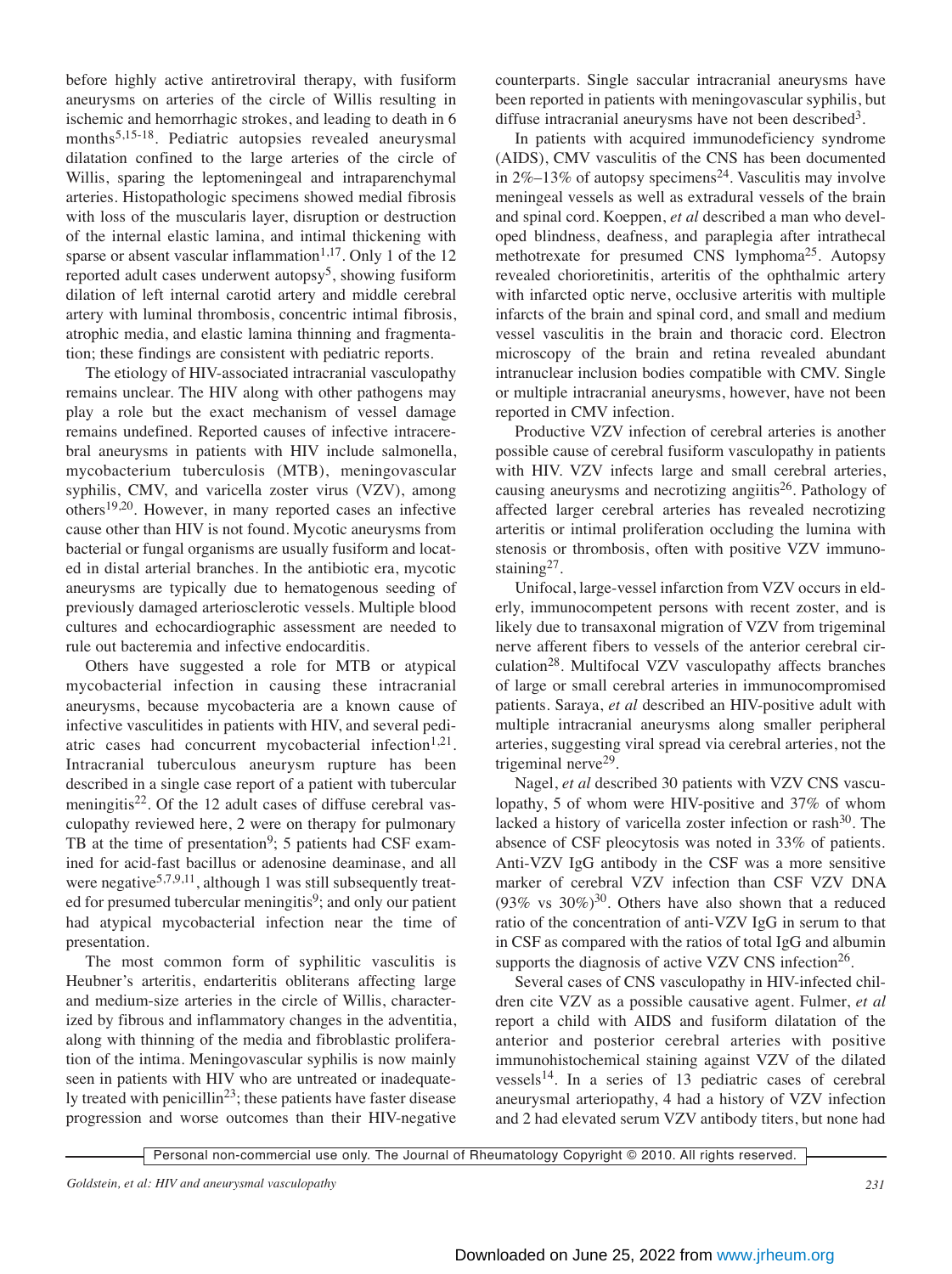VZV infection confirmed in the CNS; 2 postmortem CNS examinations with VZV immunostaining were both negative<sup>18</sup>. Of the 12 adult cases, CSF VZV DNA PCR was negative in 3 patients and not reported in the remainder $6,7,11$ . A fourth patient had an elevated VZV serum antibody level and a positive serum VZV PCR but no reported CSF studies; this patient had clinical and radiographic improvement that authors attributed to high-dose intravenous acyclovir and steroids<sup>8</sup>. VZV immunostaining was not performed on the single adult case that went to autopsy<sup>5</sup>.

HIV itself has been implicated as the cause of intracranial vasculopathy. One theory holds that HIV or opportunistic infection causes immune activation with cytokine and growth factor production, causing vascular remodeling<sup>5</sup>. Others postulate that HIV directly invades and damages cerebrovascular endothelium. With only 2 exceptions, all reported adult and pediatric cases, including patients on ARV, had highly elevated HIV viral loads upon presentation with aneurysmal disease<sup>12,16</sup>. However, in only 1 pediatric case were HIV sequences detected by PCR in an affected intracerebral artery<sup>17</sup>. Kure, *et al* described a pediatric case with positive anti-gp41 antibody staining of cells in the organizing thrombi and the thickened intima of the involved artery from the circle of Willis, and suggested that positive-staining cells in the intima were not endothelial cells but rather were derived from hematogenous cells involved in ongoing thrombi<sup>1</sup>. The single published adult autopsy reported a negative p24 antigen staining of vessel sections<sup>5</sup>.

If an opportunistic infection is the etiologic agent for the intracranial vasculopathy, one theoretical concern is that initiating ARV would prompt immune reconstitution inflammatory syndrome (IRIS) and possibly worsen the underlying vasculopathy. Bonkowsky, *et al* described a 12-yearold boy with perinatally acquired HIV infection and poor compliance on numerous ARV regimens who, 6 months after switching to a new ARV regimen with excellent immunologic recovery and suppression of his viral load, developed acute neurologic symptoms with diffuse fusiform aneurysms in large cerebral vessels and acute infarction<sup>18</sup>. While no adult case reports document IRIS in the setting of cerebral vasculopathy, our patient suffered a basal ganglion hemorrhage several weeks after initiating ARV and reducing her decadron dosing; she was retreated with high-dose methylprednisolone and then transitioned to a 12-month prednisone taper.

Adults with HIV-associated intracranial aneurysmal vasculopathy tend to be significantly immunosuppressed, with CD4 counts below 200 cells/mm3 and viral loads greater than 100,000 copies/ml. They present with significant neurologic dysfunction and characteristic radiographic findings of diffuse cerebral fusiform aneurysms. Clinicians must be aware that the presentation of intracranial aneurysmal vasculopathy may be the initial presentation of HIV disease in both children and adults. It is important to exclude active

infection such as bacterial pathogens, MTB, meningovascular syphilis, CMV, and VZV.

Despite over 30 case reports in the pediatric literature and now 12 reported adult cases, optimal therapy for this syndrome remains undefined. There is some suggestion that initiating ARV or optimizing a previous ARV regimen will stabilize or reverse intracranial aneurysmal vasculopathy. In the adult literature, survival to discharge has been documented in 2 of 3 patients who were already receiving ARV at presentation with vasculopathy; in 3 of 4 patients who started ARV after presentation with vasculopathy; and in 1 of 5 patients who never received  $ARV^{5-9,11,12}$ . Martinez-Longoria, *et al* described a child whose intracerebral aneurysm underwent complete radiographic resolution on an optimized ARV regimen, but her initial presentation was atypical in that she initially had only a single aneurysm as well as angiographic evidence of arteritis15. Elfenbein, *et al* described a child with progression of neurologic symptoms despite immune recovery with ARV31, and Mazzoni, *et al* described a pediatric case with clinical improvement and radiographic stabilization of vasculopathy after optimization of  $ARV^{16}$ .

Based on our limited experience and literature review, initiation of ARV may be a reasonable approach for treatment of fusiform vasculopathy in patients infected with HIV. There is no evidence that supports one ARV regimen over another, but the following factors should be considered when selecting a regimen: the HIV genotypic and/or phenotypic resistance profile in the patient, the toxicity profile and the tolerability of an ARV regimen, and the ability of an ARV regimen to penetrate the blood-brain barrier. Some ARV that penetrate the CNS include zidovudine, lopinavir/ritonavir, and nevirapine<sup>32</sup>. While it is unclear whether CNS drug penetration is necessary for this patient population, the CNS has been documented to be a reservoir site for HIV replication<sup>33</sup>.

Steroids have an undefined role in treating this vasculopathy and in preventing IRIS. Pediatric cases of HIV-associated intracranial fusiform vasculopathy have been treated with ARV and aspirin, but not with steroids<sup>6,15,17,18</sup>. Of the 5 adult patients who survived at least 1 month after hospital discharge, 100% received ARV and 60% received both steroids and ARV. Of the 3 adult patients who received steroid therapy following vasculopathy diagnosis, 1 received unspecified dose and duration of corticosteroids, 1 received decortine 1000 mg for 4 days, and the patient at our institution received dexamethasone and then, after repeat intracranial hemorrhage, methylprednisolone and a prolonged prednisone taper<sup>8</sup>. All 3 of these patients survived (3) months, 4 months, and 18 months, respectively). Of note, each also began an ARV regimen around the time of steroid initiation. Defining the mechanism of benefit of steroids is problematic because the mechanism of vasculopathy is unknown. Autopsy studies have not revealed vasculitis,

Personal non-commercial use only. The Journal of Rheumatology Copyright © 2010. All rights reserved.

*232 The Journal of Rheumatology 2010; 37:2; doi:10.3899/jrheum.090643*